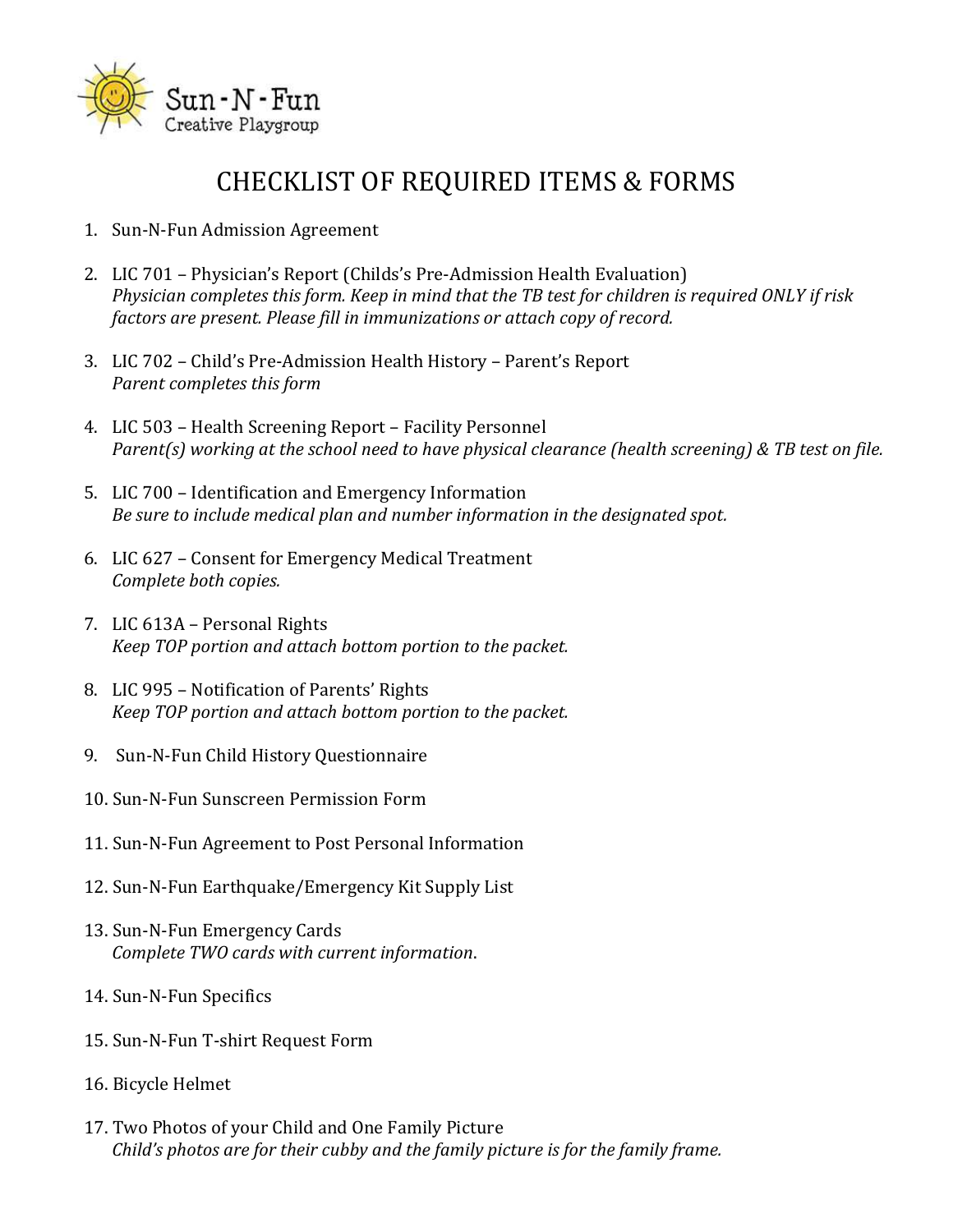

## ADMISSION AGREEMENT

I have read and agree to be bound by the By-Laws and the Standing Rules of Sun-N-Fun Creative Playgroup

I understand that the required duties of the adult members of Sun-N-Fun Creative Playgroup include:

- Working from 8:30 AM until 1:00 PM at school on scheduled work days.
- Attendance at monthly parent meetings.
- Participation in school fundraisers:
	- MANDITORY: Auction, Holiday Greens/See Candy Sales OPTIONAL: Other fundraisers (e.g. jewelry party, restaurant night, etc.) presented by Ways & Means Committee.
- Working an equivalent of two hours at each of the two assigned major cleaning days per year (times and dates to be announced).
- Fulfilling my assigned parent job.

I agree to abide by all health standards of the school.

I agree to pay an \$88.00 non-refundable registration deposit.

I agree to make the monthly tuition payments by the  $1<sup>st</sup>$  of the month and no later than the  $10<sup>th</sup>$  of the month. If tuition is received after the  $10<sup>th</sup>$  there will be a \$15 fee. Tuition is \$165.00 per month – Junior Class and \$210 per month – Senior Class

Signature of Member Date

Signature of Chair of Parents/ Director Date Date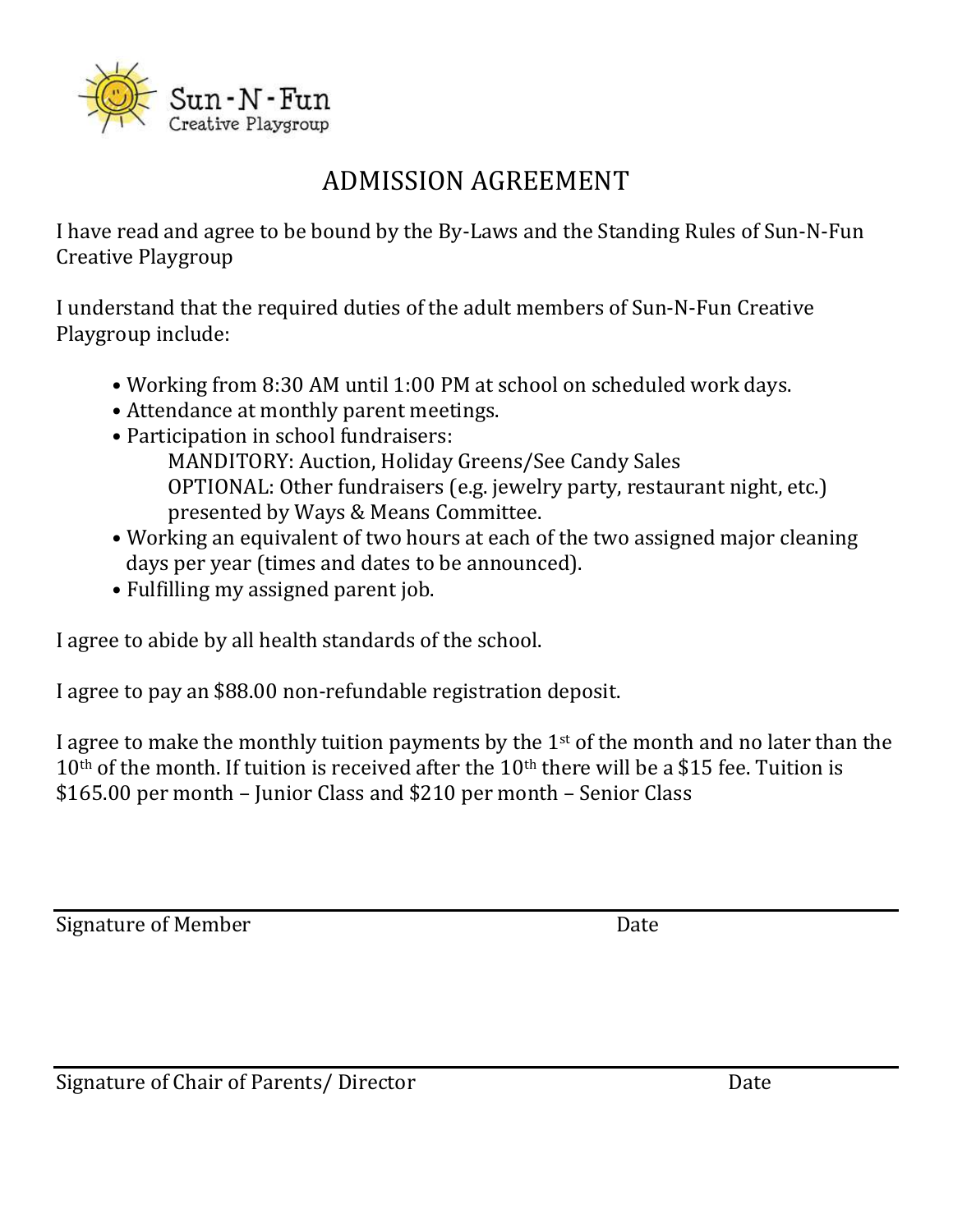

# CHILD HISTORY QUESTIONNAIRE

| What school or group experience, if any has your child had (neighborhood, playgroups) |  |
|---------------------------------------------------------------------------------------|--|
|                                                                                       |  |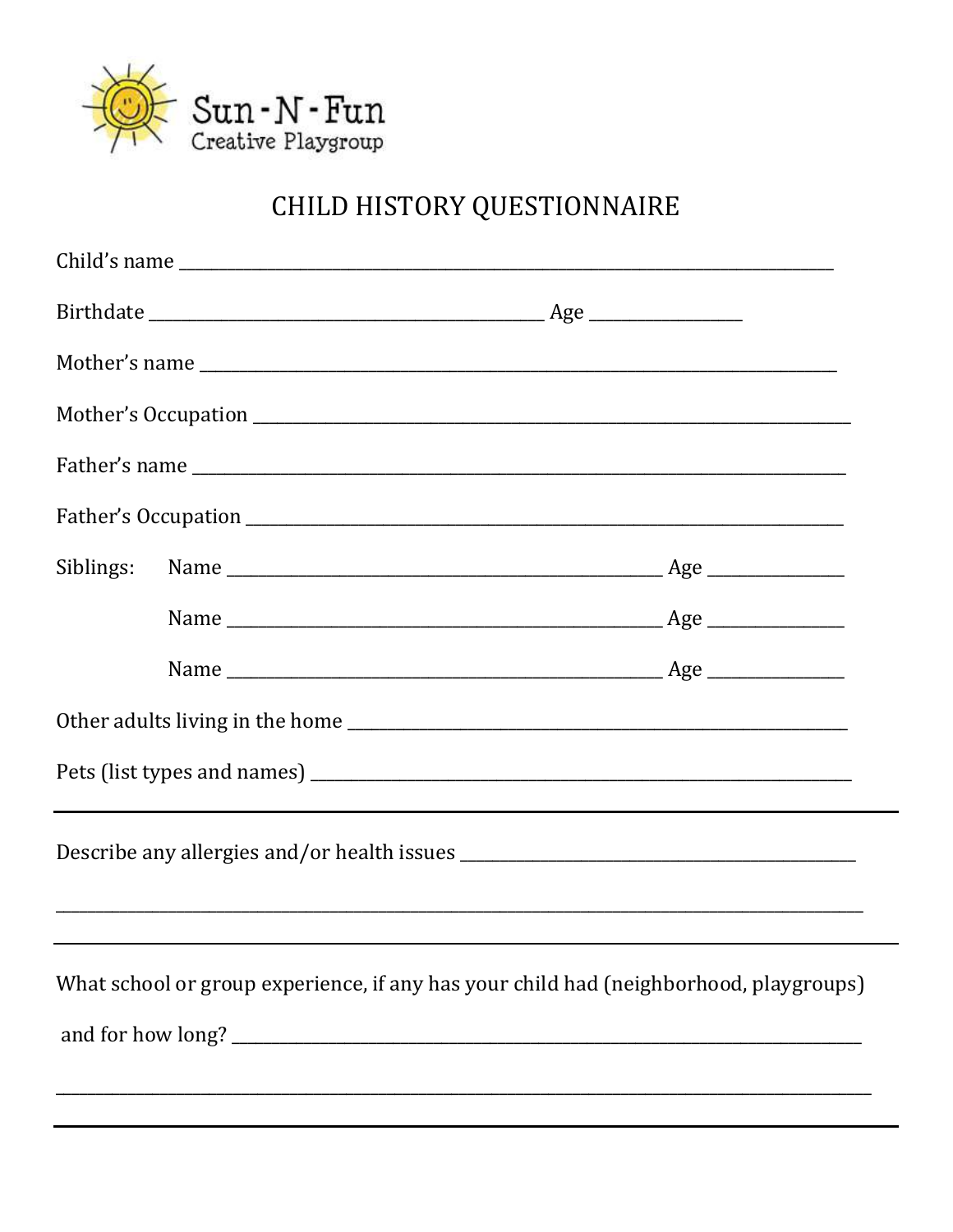| How can Sun-N-Fun meet your child's needs and your needs as a parent? ___________         |  |  |
|-------------------------------------------------------------------------------------------|--|--|
|                                                                                           |  |  |
| Does either parent or nearby relative have any training or talents that might enrich the  |  |  |
| children's experience at school (music, art, dance, gardening, etc.)? __________________  |  |  |
|                                                                                           |  |  |
| Does either parent work in a nearby setting that would be educational for the children to |  |  |
|                                                                                           |  |  |
|                                                                                           |  |  |
|                                                                                           |  |  |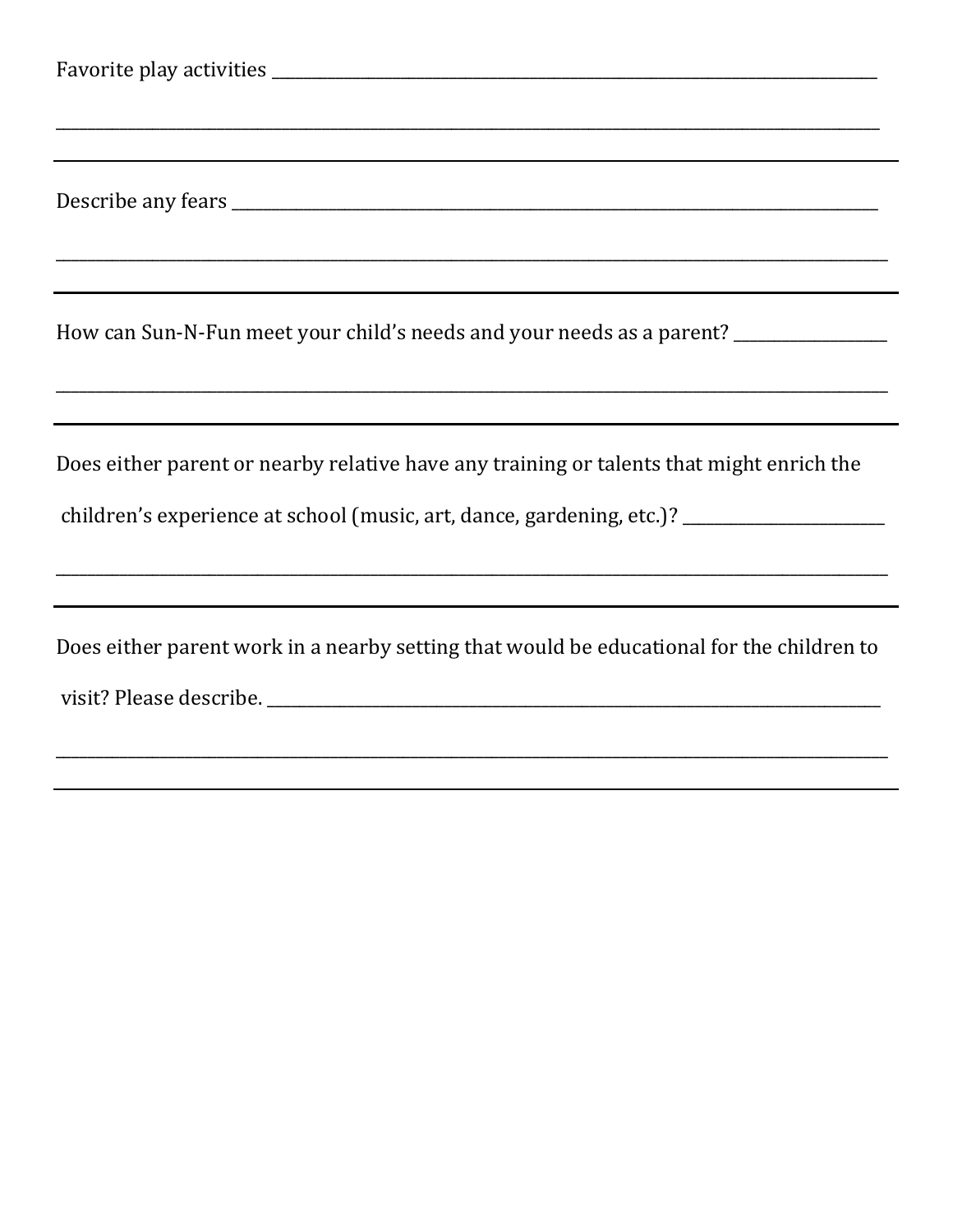

#### SUNSCREEN UTILIZATION PERMISSION FORM

We encourage you to prepare your child for outdoor play by applying sunscreen prior to their arrival at school. In the event that it becomes necessary to apply sunscreen, we need a consent form on file.

As the parent or guardian of \_\_\_\_\_\_\_\_\_\_\_\_\_\_\_\_\_\_\_\_\_\_\_\_\_\_\_\_\_\_\_\_\_\_\_\_\_\_\_\_\_\_\_\_, I give my permission for the staff at Sun-N-Fun Creative Playgroup to apply a sunscreen product of SPF 15 or higher to my child, as specified below, when he or she will be involved in outdoor activities especially during the months of April through September. I understand that sunscreen may be applied to exposed skin, including, but not limited to the face, tops of ears, nose, bare shoulders, arms and legs. Additionally, I have indicated below my directives regarding the type and application of sunscreen.

\_\_\_\_\_\_\_\_\_ Yes, the staff at Sun-N-Fun may use the sunscreen of their choice, in keeping with applicable federal and state standards.

No, the staff at Sun-N-Fun may NOT apply sunscreen to my child.

**The Exercise Property Formula** or other reasons, please do not apply sunscreen to the following

areas of my child's body \_\_\_\_\_\_\_\_\_\_\_\_\_\_\_\_\_\_\_\_\_\_\_\_\_\_\_\_\_\_\_\_\_\_\_\_\_\_\_\_\_\_\_\_\_\_\_\_\_\_\_\_\_\_\_\_\_\_\_\_\_\_\_\_\_\_\_\_\_

Signature \_\_\_\_\_\_\_\_\_\_\_\_\_\_\_\_\_\_\_\_\_\_\_\_\_\_\_\_\_\_\_\_\_\_\_\_\_\_\_\_\_\_\_\_\_\_\_\_\_\_\_\_\_\_\_\_ Date \_\_\_\_\_\_\_\_\_\_\_\_\_\_\_\_\_\_\_\_\_\_\_\_\_\_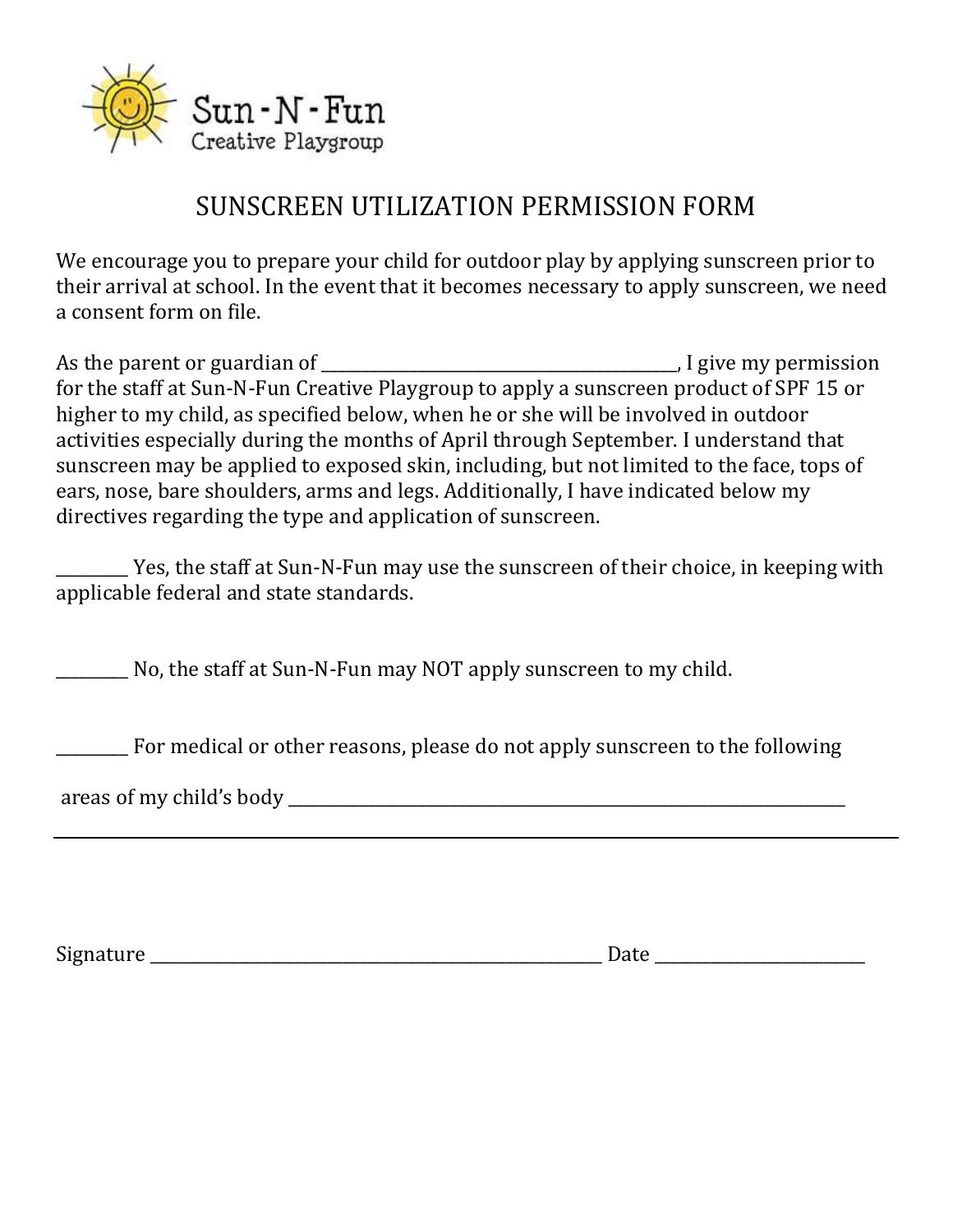

#### AGREEMENT TO POST PERSONAL INFORMATION

At Sun-N-Fun, we post our Membership Roster to which we add the names of parents, children, addresses, phone numbers, child's birthdate, days attending school and e-mail addresses. We need your consent in order to post this information.

\_\_\_\_\_\_\_\_Yes, I agree to have the above-mentioned personal information printed and posted in the Sun-N-Fun Membership Roster.

\_\_\_\_\_\_\_\_ No, I do not want our personal information posted.

Signature \_\_\_\_\_\_\_\_\_\_\_\_\_\_\_\_\_\_\_\_\_\_\_\_\_\_\_\_\_\_\_\_\_\_\_\_\_\_\_\_\_\_\_\_\_\_\_\_\_\_\_ Date \_\_\_\_\_\_\_\_\_\_\_\_\_\_\_\_\_\_\_\_\_\_\_\_\_\_\_\_\_\_\_\_\_ Please complete the following information to be added to the roster. (Chair of Parents will give this information to the Secretary).

Birthdate: \_\_\_\_\_\_\_\_\_\_\_\_\_\_\_\_\_\_\_\_\_\_\_\_\_\_\_\_\_\_\_\_\_\_\_\_\_\_\_\_\_\_\_\_\_\_\_\_\_\_\_\_\_\_\_\_\_\_\_\_\_\_\_\_\_\_\_\_\_\_\_\_\_\_\_\_\_\_\_\_\_\_\_\_\_\_\_\_\_\_\_

Address: \_\_\_\_\_\_\_\_\_\_\_\_\_\_\_\_\_\_\_\_\_\_\_\_\_\_\_\_\_\_\_\_\_\_\_\_\_\_\_\_\_\_\_\_\_\_\_\_\_\_\_\_\_\_\_\_\_\_\_\_\_\_\_\_\_\_\_\_\_\_\_\_\_\_\_\_\_\_\_\_\_\_\_\_\_\_\_\_\_\_\_\_

Home Phone Number: \_\_\_\_\_\_\_\_\_\_\_\_\_\_\_\_\_\_\_\_\_\_\_\_\_\_\_\_\_\_\_\_\_\_\_\_\_\_\_\_\_\_\_\_\_\_\_\_\_\_\_\_\_\_\_\_\_\_\_\_\_\_\_\_\_\_\_\_\_\_\_\_\_\_\_\_\_

Cell Phone Number: \_\_\_\_\_\_\_\_\_\_\_\_\_\_\_\_\_\_\_\_\_\_\_\_\_\_\_\_\_\_\_\_\_\_\_\_\_\_\_\_\_\_\_\_\_\_\_\_\_\_\_\_\_\_\_\_\_\_\_\_\_\_\_\_\_\_\_\_\_\_\_\_\_\_\_\_\_\_\_\_

Names of Parents: \_\_\_\_\_\_\_\_\_\_\_\_\_\_\_\_\_\_\_\_\_\_\_\_\_\_\_\_\_\_\_\_\_\_\_\_\_\_\_\_\_\_\_\_\_\_\_\_\_\_\_\_\_\_\_\_\_\_\_\_\_\_\_\_\_\_\_\_\_\_\_\_\_\_\_\_\_\_\_\_\_\_

E-Mail Address: \_\_\_\_\_\_\_\_\_\_\_\_\_\_\_\_\_\_\_\_\_\_\_\_\_\_\_\_\_\_\_\_\_\_\_\_\_\_\_\_\_\_\_\_\_\_\_\_\_\_\_\_\_\_\_\_\_\_\_\_\_\_\_\_\_\_\_\_\_\_\_\_\_\_\_\_\_\_\_\_\_\_\_\_\_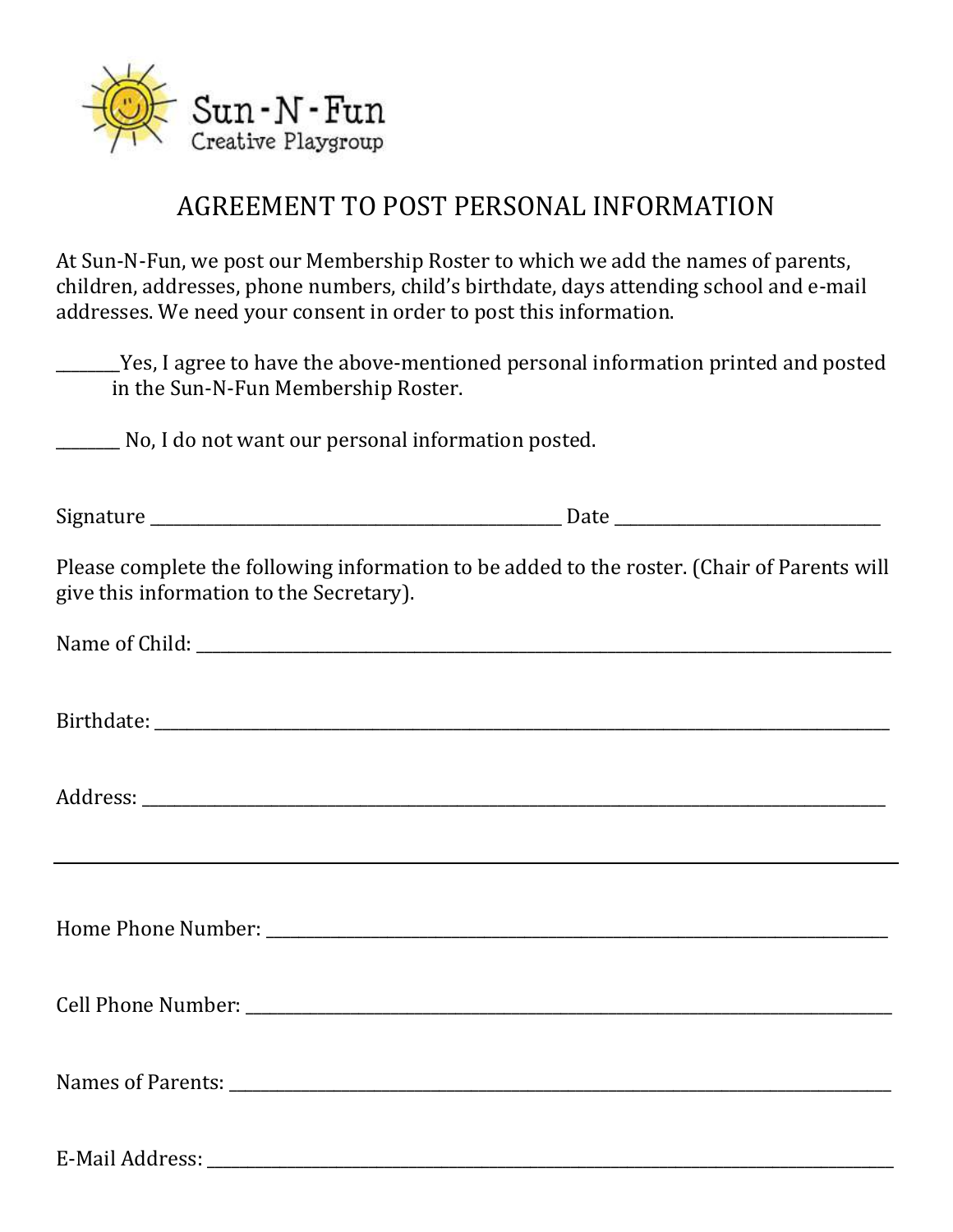

## EARTHQUAKE/EMERGENCY KIT SUPPLY LIST

Items for your child are to be placed in one or two plastic "Ziploc" bag(s), clearly marked with your child's name and date. Kits must be submitted before the first day of school.

Please make sure your food items are NUT FREE (unless advised otherwise)

#### RECOMMENDED ITEMS

- 2 8 oz canned fruit juice with pop-top and/or 8 oz water bottles
- 2 4.5 oz canned fruit with pop-top
- 2 3 oz canned tuna or other canned meat with pop-top
- 2 Cracker type snack packages
- 2 "Nutri-grain" type cereal bars
- 2 Plastic spoons
- 1 Package of tissues
- 6 Individually wrapped toweletts or baby wipes
- 1 Miniature flashlight with batteries wrapped separately (optional)
- 1 Solar blanket (optional)
- 1 Comforting note from home including a family picture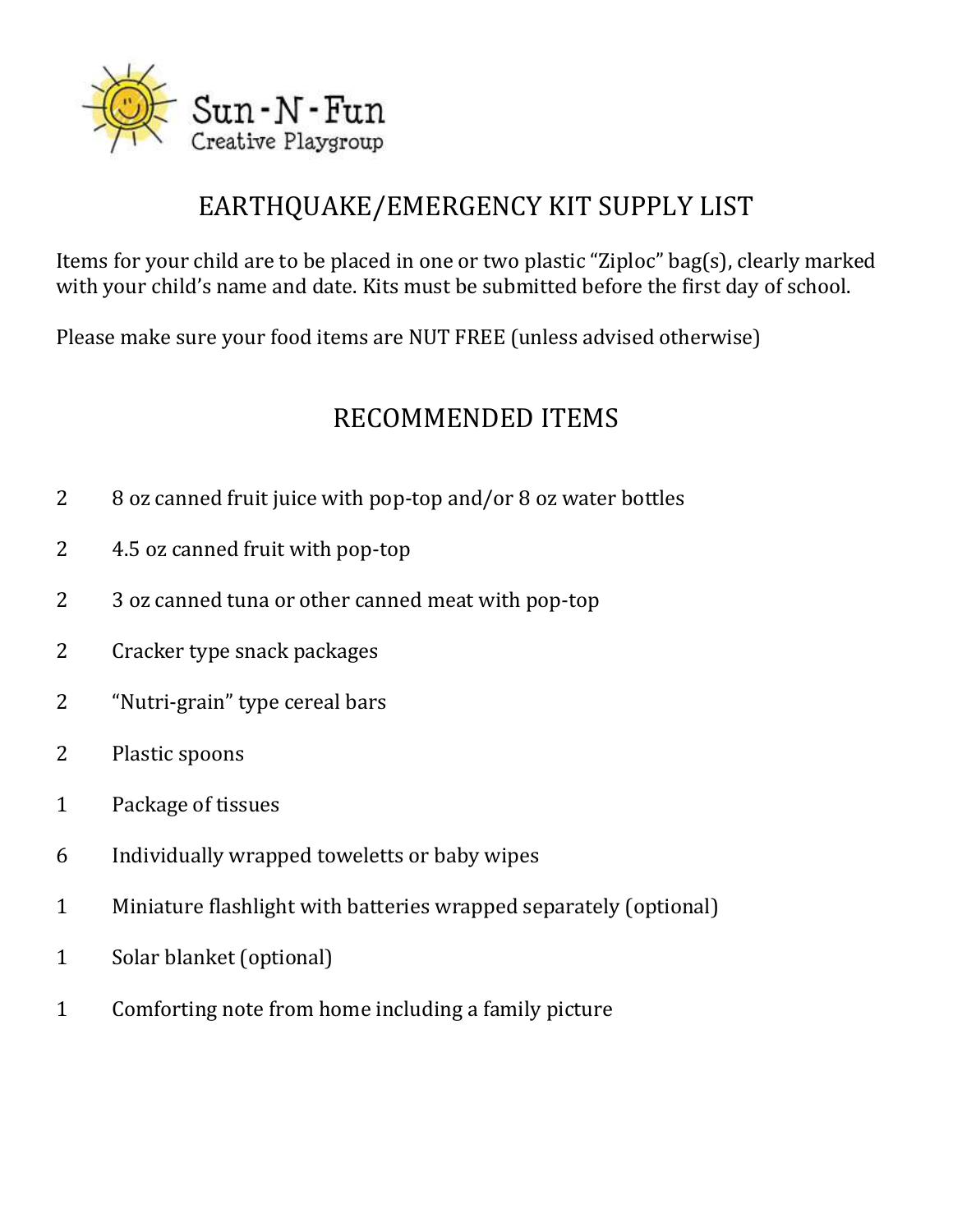| Sun-N-Fun Emergency Card            | Out of state friends/relatives for |
|-------------------------------------|------------------------------------|
|                                     | emergencies:                       |
|                                     | $\left  \right $                   |
| Child Name:                         | 2)                                 |
| <b>Parent Names:</b>                |                                    |
| Address:                            | Pick-up List (Name & Phone #)      |
| Home Phone:                         | Add more on reverse if needed      |
| <b>Work Phone:</b>                  | $1^{\degree}$                      |
| Cell Phone (1):                     | $2^{r}$                            |
| Cell Phone (2):                     | $3^{\circ}$                        |
|                                     | $4^{\circ}$                        |
| Emergency Contacts (Name & Phone #) | 5)                                 |
| 1)                                  | $\vert 6 \rangle$                  |
| 2)                                  |                                    |
| 3)                                  | <b>Physicians Name:</b>            |
| $ 4\rangle$                         | Phone #:                           |
| 5)                                  | <b>Medications or Allergies:</b>   |
| 6 <sup>1</sup>                      |                                    |
|                                     | Date Updated:                      |

| Sun-N-Fun Emergency Card            | Out of state friends/relatives for |
|-------------------------------------|------------------------------------|
|                                     | emergencies:                       |
|                                     | $\mathbf{1}$                       |
| Child Name:                         | $2^{\circ}$                        |
| <b>Parent Names:</b>                |                                    |
| Address:                            | Pick-up List (Name & Phone #)      |
| Home Phone:                         | Add more on reverse if needed      |
| <b>Work Phone:</b>                  | $\left  \right $                   |
| Cell Phone (1):                     | $2^{r}$                            |
| Cell Phone (2):                     | 3)                                 |
|                                     | $4^{\circ}$                        |
| Emergency Contacts (Name & Phone #) | 5)                                 |
| 1                                   | 6                                  |
| 2)                                  |                                    |
| 3)                                  | Physicians Name:                   |
| $ 4\rangle$                         | Phone #:                           |
| 5)                                  | <b>Medications or Allergies:</b>   |
| 6)                                  |                                    |
|                                     | Date Updated:                      |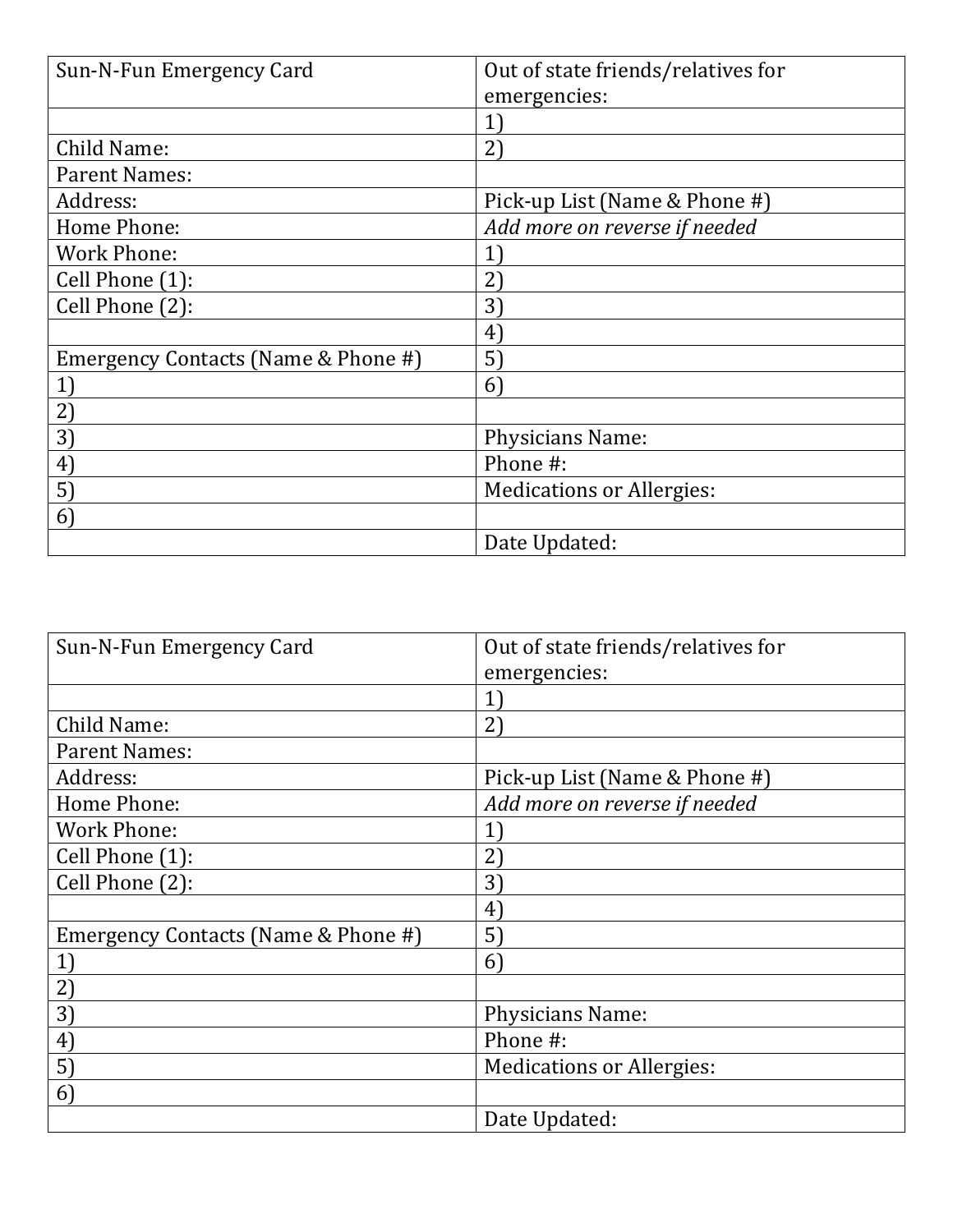

#### SUN-N-FUN SPECIFICS

Address: 343 12th Street, Seal Beach, CA 90740

Mailing Address: P.O. Box 364, Seal Beach, CA 90740

Phone: (562) 430-4384

E-Mail: [sunnfuncreativeplaygroup@gmail.com](mailto:sunnfuncreativeplaygroup@gmail.com)

Website: snfn.org Parent Pages Password:  $\blacksquare$ 

Like us on Facebook @ [www.Facebook/pages/sun-n-funcreativeplaygroup/](http://www.facebook/pages/sun-n-funcreativeplaygroup)

Follow us on Pinterest @ [www.Pinterest.com/snfplaygroup/](http://www.pinterest.com/snfplaygroup/)

Review us on Yelp @ www.yelp.com/biz/sun-n-fun-creative-playgroup-seal-beach/

Sign up with Escrip: Group Name: Sun 'N Fun, Group ID # 136559819

Member of the California Association of Parent Participation Nursery Schools DSS License #300600936

Donations are always welcome and help make our school a success. Federal Tax ID# 95-2459246

My Childs School Days: \_\_\_\_\_\_\_\_\_\_\_\_\_\_\_\_\_\_\_\_\_\_\_\_\_\_\_\_\_\_\_\_\_\_\_\_\_\_\_\_\_\_\_\_\_\_\_\_\_\_\_\_\_\_\_\_\_\_\_\_\_\_\_\_\_\_\_

My Parent Job:  $\blacksquare$ 

Parent Meetings Held: \_\_\_\_\_\_\_\_\_\_\_\_\_\_\_\_\_\_\_\_\_\_\_\_\_\_\_\_\_\_\_\_\_\_\_\_\_\_\_\_\_\_\_\_\_\_\_\_\_\_\_\_\_\_\_\_\_\_\_\_\_\_\_\_\_\_\_\_\_